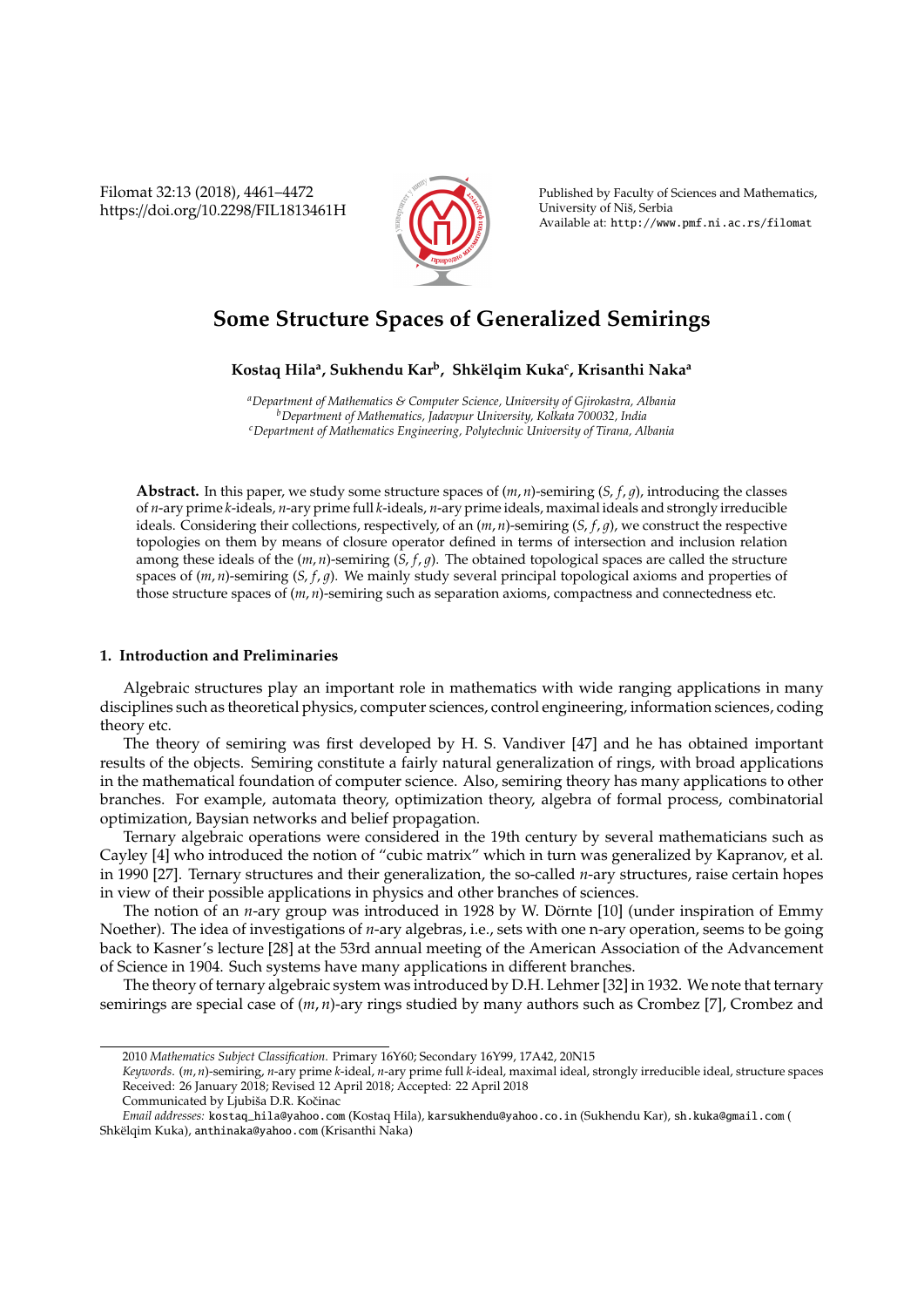Timm [8], Dudek [11], Iancu [20, 21], Pop [38, 39], Iancu, Pop [22] etc. Dudek [12] studied *n*-ary groups which are (*n*, *n*)-rings. Dutta and Kar [15] introduced the notion of ternary semiring which is a generalization of the notion of ternary ring introduced by Lister [34].

The concept of  $(m, n)$ -semiring as a generalization of the ordinary semiring was introduced and accordingly some properties were discussed in [2, 37–43, 48]. Some studies on topological *n*-ary groups and topological (*m*, *n*)-rings were studied by many author such as [6, 9, 14, 16, 35, 36, 44, 46].

In this paper, we introduce and study the structure space ( $A$ ,  $\tau_A$ ) of all *n*-ary prime *k*-ideals of an (*m*, *n*)semiring (*S*, *f*, *g*) establishing the separation axioms and compactness property of this structure space. We also study the classes of *n*-ary prime full *k*-ideals, *n*-ary prime ideals, maximal ideals and strongly irreducible ideals of  $(m, n)$ -semirings. By considering and investigating properties of the collections  $T$ , M, B and S of all *n*-ary prime full *k*-ideals, maximal ideals, *n*-ary prime ideals and strongly irreducible ideals, respectively, of an (*m*, *n*)-semiring *S*, we construct the respective topologies on them by means of closure operator defined in terms of intersection and inclusion relation among these class of ideals of (*m*, *n*)-semiring *S*. The obtained topological spaces are called the structure spaces of the (*m*, *n*)-semiring *S*. This topological space has been studied in different algebraic structures [1, 3, 5, 17–19, 23, 24, 30]. We study a several principal topological axioms and properties of these structure spaces of (*m*, *n*)-semiring such as separation axioms, compactness etc.

First we recall some basic terms and definitions from the (*m*, *n*)-semiring theory.

The set of integers is denoted by  $\mathbb{Z}$ , with  $\mathbb{Z}_+$  and  $\mathbb{Z}_-$  denoting the sets of positive integers and negative integers respectively and *m* and *n* used are positive integers. Let *S* be a nonempty set and *f* be a mapping  $f: S^m \to S$ , i.e. *f* is an *m*-ary operation. Elements of the set *S* are denoted by  $x_i$ ,  $y_i$  where  $i \in \mathbb{Z}_+$ . Then  $(S, \tilde{f})$ is called an *m*-groupoid [13].

Let *f* be an *m*-ary operation on *S* and  $A_1, A_2, \ldots, A_m$  be nonempty subsets of *S*. We define  $f(A_1, A_2, \ldots, A_m)$  =  ${f(x_1, x_2, \ldots, x_m)|x_i \in \mathring{A}_i, i = 1, 2, \ldots, m}.$ 

We shall use the following abbreviated notation: the sequence  $x_i$ ,  $x_{i+1}$ , ...,  $x_m$  is denoted by  $x_i^m$  where  $1 \le i \le m$ . For all  $1 \le i \le j \le m$ , the following term:  $f(x_1, ..., x_i, y_{i+1}, ..., y_j, z_{j+1}, ..., z_m)$  is represented as

 $f(x_1^i, y_i^j)$  $j$ <sub>*i*+1</sub>, *z*<sub>*j*<sup>1</sup></sup>, 1). In the case when  $y$ <sub>*i*+1</sub> = ... =  $y$ <sub>*j*</sub> = *y* [33] is expressed as:  $f(x_1^i, x_2^i)$ </sub> (*j*−1) *y* , *z m j*+1 ). Similarly, for subsets  $A_1, A_2, \ldots, A_m$  of *S* we define

$$
f(A_1^m) = f(A_1, A_2, \ldots, A_m) = \bigcup \{ f(x_1^m) | x_i \in A_i, i = 1, \ldots, m \}.
$$

An *m*-ary operation *f* is called (*i*, *j*) − *associative* if

$$
f(x_1^{i-1},f(x_i^{m+i-1}),x_{m+i}^{2m-1})=f(x_1^{j-1},f(x_j^{m+j-1}),x_{m+j}^{2m-1}),\quad
$$

holds for fixed  $1 \le i < j \le m$  and all  $x_1, x_2, ..., x_{2m-1} \in H$ . Note that  $(i, k)$ -associativity follows from  $(i, j)$ - and  $(j, k)$ -associativity. If the above condition is satisfied for all  $i, j \in \{1, 2, \ldots, m\}$ , then we say that *f* is *associative*. The *m*-ary operation *f* is called *commutative* iff for all  $x_1, \ldots, x_m \in S$  and for all  $\sigma \in S_m$ ,  $f(x_1, x_2, \ldots, x_m) =$  $f(x_{\sigma(1)}, x_{\sigma(2)}, \ldots, x_{\sigma(m)})$ . An *m*-ary groupoid  $(S, f)$  is called an *m*-ary semigroup [13] if *f* is an associative  $m$ -ary operation. An  $n$ -ary operation  $g$  is distributive with respect to the  $m$ -ary operation  $f$ , if for every  $a_{1}^{i-1}, a_{i+1}^{n}, x_{1}^{m} \in S, 1 \leq i \leq n, g(a_{1}^{i-1}, f(x_{1}^{m}), a_{i+1}^{n}) = f(g(a_{1}^{i-1}, x_{1}, a_{i+1}^{n}), ..., g(a_{1}^{i-1}, x_{m}, a_{i+1}^{n})).$ 

**Definition 1.1.** An  $(m, n)$ -semiring is an algebraic structure  $(S, f, g)$  which satisfies the following axioms:

- 1. (*S*, *f*) is an *m*-ary semigroup,
- 2.  $(S, q)$  is an *n*-ary semigroup,
- 3. The *n*-ary operation  $q$  is distributive with respect to the *m*-ary operation  $f$ .

Let  $(S, f, g)$  be an  $(m, n)$ -semiring. Then *m*-ary semigroup  $(S, f)$  has an *identity element* 0 if  $x = f(0, ..., 0, x, 0, ..., 0)$ 

for all *x* ∈ *S* and 1 ≤ *i* ≤ *m*. We call 0 as zero (or pseudo zero) element of  $(m, n)$ -semiring  $(S, f, g)$ . Similarly, *n*-ary semigroup (*S*, *g*) has an identity element) 1 if  $y = g(1, ..., 1, y, 1, ..., 1)$  for all  $y \in S$  and  $1 \le j \le n$ . We call

$$
j-1 \qquad \qquad n-j
$$

 $\sum_{i=1}^{\infty}$ 

 $\sim$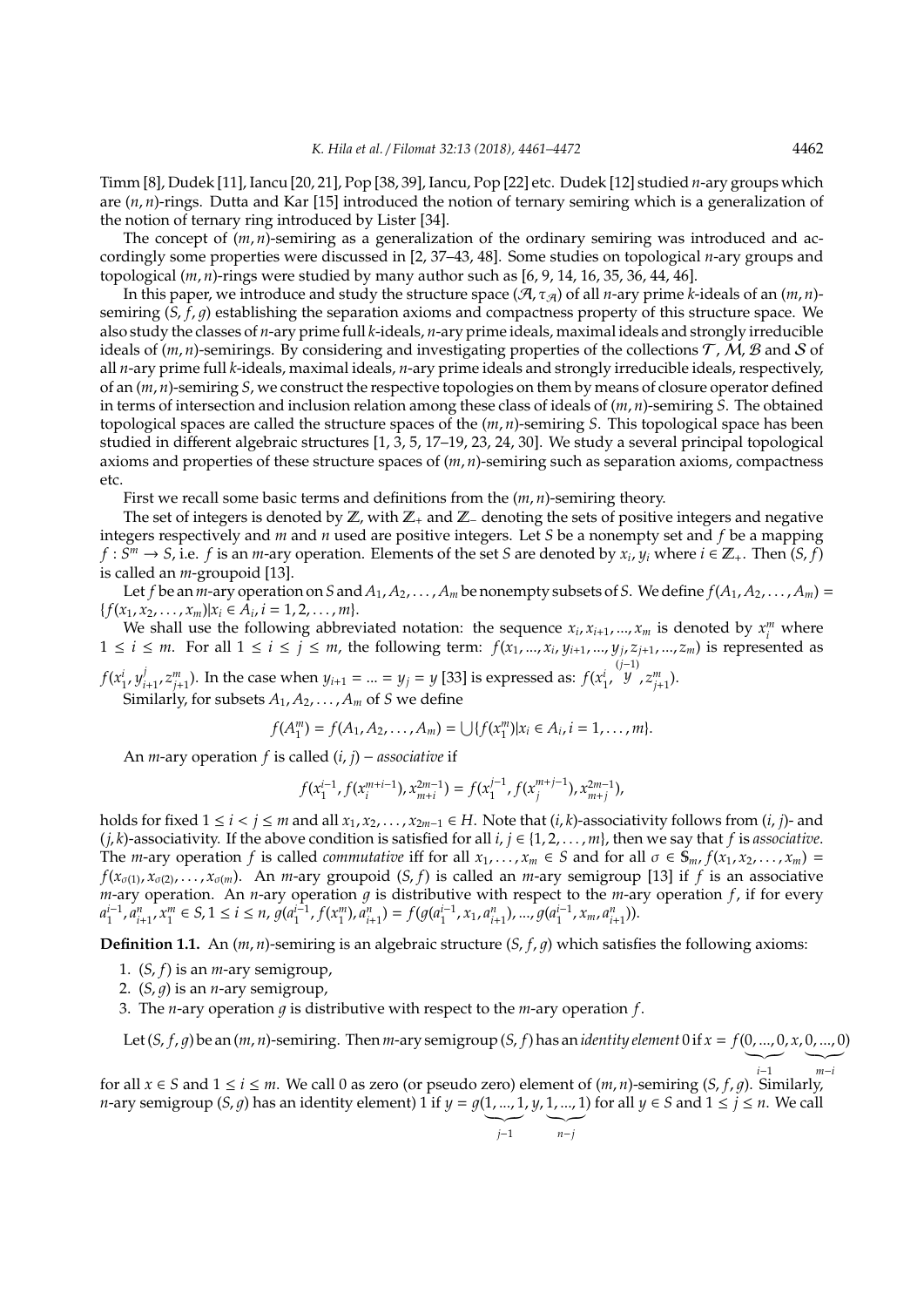1 as an identity element of  $(m, n)$ -semiring  $(S, f, q)$ . We therefore call 0 the *f*-identity, and 1 the *q*-identity. If  $(S, f, q)$  be an  $(m, n)$ -semiring with an *f*-identity element 0 and *q*-identity element 1, then 0 is said to be *multiplicatively absorbing* if it is absorbing in  $(S, g)$ , i.e., if  $g(0, x_1^{n-1}) = g(x_1^{n-1}, 0) = 0$ , for all *x*<sub>1</sub>, *x*<sub>2</sub>, ..., *x*<sub>*n*−1</sub> ∈ *S*. An element *x* of an *m*-ary semigroup  $(S, f)$  is called an idempotent if  $f(x, ..., x) = x$ . The  $(m, n)$ -semiring  $(S, f, g)$  $\frac{1}{m}$ 

*m* is called: (a) *additively idempotent* if (*S*, *f*) is an idempotent *m*-ary semigroup, i.e., if *f*(*x*, ...., *x* ) = *x* for all *x* ∈ *S*;

(b) is called *multiplicatively idempotent* if  $(S, g)$  is an idempotent *n*-ary semigroup, i.e., if  $g(y, y, ..., y)$  $\overline{\phantom{a}}$ ) = *y* for

all  $\psi \in S$ ,  $\psi \neq 0$ .

Let (*S*, *f*, 1) be an (*m*, *n*)-semiring. An *m*-ary sub-semigroup *R* of *S* is called an *sub*-(*m*, *n*)-*semiring* of *S* if  $g(a_1^n) \in R$  for all  $a_1, ..., a_n \in R$ . A subset I of S is called an *i*-ideal  $(i \in 1, 2, ..., n)$  of  $(m, n)$ -semiring  $(\tilde{S}, f, g)$  if (*I*, *f*) is an sub-(*m*, *n*)-semiring of (*S*, *f*, *g*) and  $g$ ( $S$ *S* , *I*, (*n*−*i*) *S* ) ⊆ *I*. If *I* is an *i*-ideal for all *i* ∈ 1, 2, ..., *n*, then *I* is said to be an ideal of (*m*, *n*)-semiring *S*.

Different interesting examples of (*m*, *n*)-semirings can be found in [2, 37–43, 48].

**Definition 1.2.** Let { $A_i : i \in I$ } be a family of ideals of an  $(m, n)$ -semiring ( $S, f, g$ ), where *I* is finite or infinite. Then  $f(A_1,..., A_i)$ ,  $i \in I$  and  $i = k(m-1) + 1$ ,  $k = 1, 2, ...,$  is the set  $\{a \in S : a \in f(A_1,..., A_{i_0})\}$ ,  $i_0 \in I_0$ ,  $i_0 =$  $k(m-1) + 1, k = 1, 2, ...$  for some finite subset *I*<sub>0</sub> of *I*}.

In this case it is noticed that  $f(A_1, ..., A_i)$ ,  $i \in I$  and  $i = k(m-1)+1$ ,  $k = 1, 2, ...$  is an ideal of *S*. If *I* is empty, then we take  $f(A_1, ..., A_i) = \{0\}.$ 

For an  $(m, n)$ -semiring S, let  $E^+(S) = \{x \in S : x = f(x, ..., x)\}\$ . A k-ideal I of S is said to be full if  $E^+(S) \subseteq I$ . An ideal *I* of an (*m*, *n*)-semiring *S* is called *proper* if *I* ⊂ *S* holds, where ⊂ denotes proper inclusion, and a proper ideal *I* is called *maximal* if there is no ideal *A* of *S* satisfying  $I \subset A \subset S$ . A proper ideal *P* of an (*m*, *n*)-semiring *S* is called an *n-ary prime ideal* of *S* if for ideals  $A_1$ , ...,  $A_n$  of *S*,  $q(A_1, ..., A_n) ⊆ P$  implies that *A*<sub>1</sub> ⊆ *P* or *A*<sub>2</sub> ⊆ *P* or ... or *A*<sub>*n*</sub> ⊆ *P*. Equivalently, a proper ideal *P* of an  $(m, n)$ -semiring *S* is called an *n-ary* prime ideal of S if for all  $a_1^n \in S$ ,  $g(a_1^n) \in P$  implies that  $a_1 \in P$  or  $a_2 \in P$  or ... or  $a_n \in P$ . An ideal I of an  $(m, n)$ -semiring  $(S, f, g)$  is called a k-ideal if  $f(x, y_1, ..., y_{m-1}) \in I; x \in S, y_i \in I, i \in \{1, 2, ..., m-1\}$  imply that  $x \in I$ .

Throughout this paper, *S* will always denote an (*m*, *n*)-semiring with *f*-identity 0 (or multiplicatively absorbing 0) and unless otherwise stated an (*m*, *n*)-semiring means an (*m*, *n*)-semiring with *f*-identity 0.

#### **2. Structure Space of** *n***-ary Prime** *k***-Ideals**

In this section, we introduce the notion of the structure space of  $(m, n)$ -semirings formed by the class of *n*-ary prime *k*-ideals. We first consider the collection A of all *n*-ary prime *k*-ideals of an  $(m, n)$ -semiring (*S*, *f*, *g*) and then we give a topology  $\tau_{A}$  on  $A$  by means of the closure operator defined in terms of the intersection and inclusion relation among these ideals of the (*m*, *n*)-semiring (*S*, *f*, 1). We call the topological space ( $\mathcal{A}$ ;  $\tau_{\mathcal{A}}$ )- the structure space of the (*m*, *n*)-semiring (*S*, *f*, *q*). We establish and study the separation axioms and compactness property of this structure space extending the results obtained in [25].

Let we denote by A the collection of all *n*-ary prime *k*-ideals of *S*. For any subset (that is, sub-collection) *A* ∈  $\mathcal{A}$  we define  $\overline{A} = \{I \in \mathcal{A} : \ \cap$  $I_{\alpha} \subseteq I$ }. It is clear that  $\overline{\emptyset} = \emptyset$ .

**Theorem 2.1.** *Let A*, *B be any two subsets of* A*. Then*

1.  $A \subseteq \overline{A}$ ; 2.  $\overline{\overline{A}} = \overline{A}$ ; 3.  $A \subseteq B \Rightarrow \overline{A} \subseteq \overline{B}$ ; 4.  $\overline{A \cup B} = \overline{A} \cup \overline{B}$ .

*n*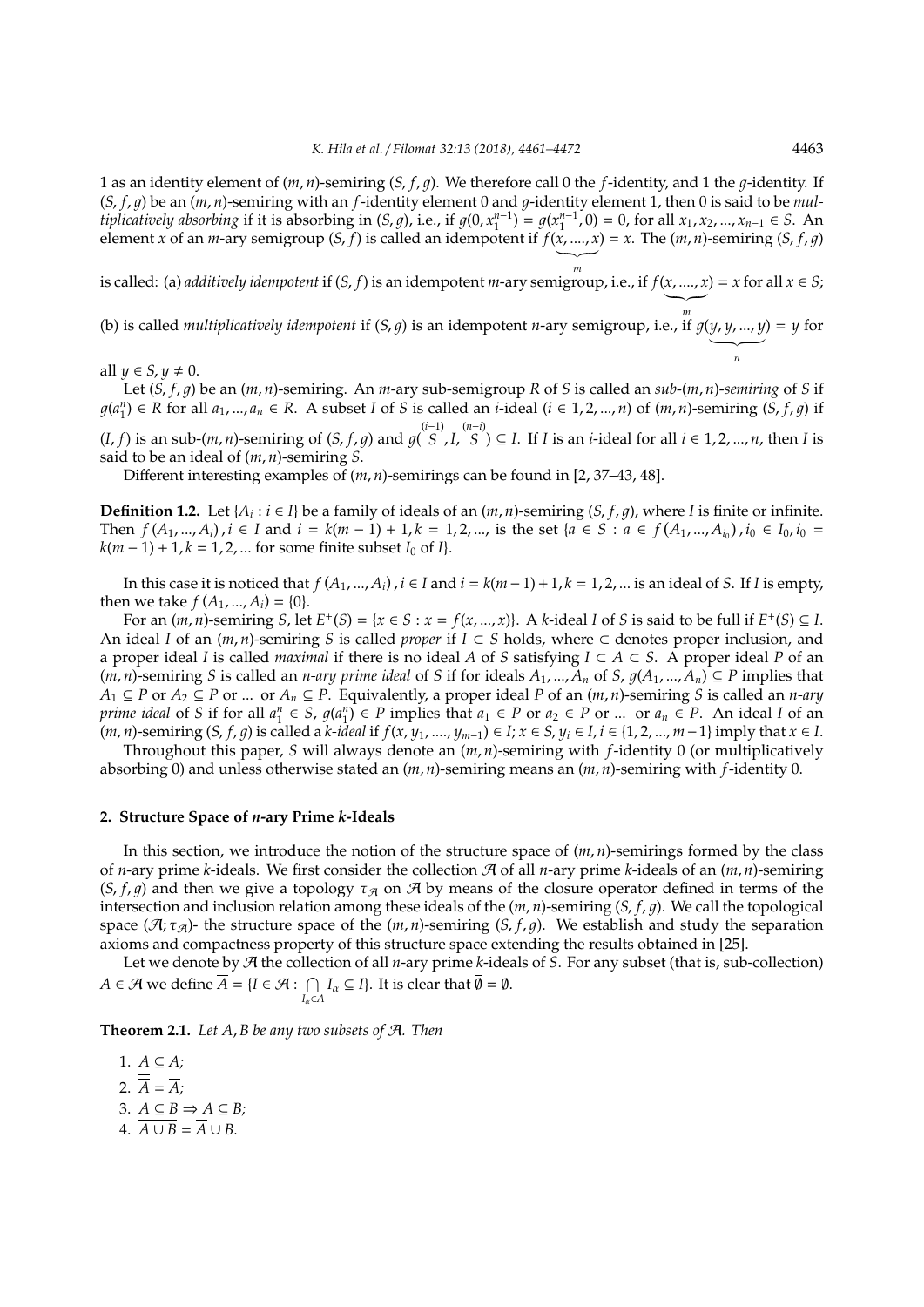*Proof.* (1) Since  $\bigcap$ *I*<sub>α</sub>∈*A*  $I_\alpha \subseteq I_\alpha$  for all  $\alpha$ , then we have  $A \subseteq \overline{A}$ .

(2) We have  $\overline{A}$  ⊆  $\overline{A}$  by (1). Let we prove the  $\overline{A}$  ⊆  $\overline{A}$ . Let  $I_\beta$  ∈  $\overline{A}$ . Then we have  $\bigcap$ *I*α∈*A I*<sub>α</sub> ⊆ *I*<sub>β</sub>. Since *I*<sub>α</sub> ∈  $\overline{A}$ , then we have  $\bigcap$  $\bigcap_{I_y \in A} I_y \subseteq I_\alpha$  for all  $\alpha \in \Lambda$ . Thus  $\bigcap_{I_y \in A} I_y \subseteq \bigcap_{I_x \in A} I_y$  $I_\alpha \in \overline{A}$  $I_{\alpha} \subseteq I_{\beta}$ . Thus  $I_{\beta} \in \overline{A}$  and so  $\overline{A} \subseteq \overline{A}$ . Therefore  $\overline{A} = \overline{A}$ . (3) Let us suppose that  $A \subseteq B$  and let  $I_\alpha \in \overline{A}$ . We have  $\bigcap_{I_\beta \in A} I_\beta \subseteq I_\alpha$ . Since  $A \subseteq B$ , it follows that  $\bigcap$  $I<sub>β</sub> ∈ B$  *I*<sub>β</sub>∈*Z I*<sub>β</sub>∈*I*<sub>α</sub>, that is, *I*<sub>α</sub> ∈ *B*. Therefore  $\overline{A}$  ⊆ *B*. (4) Let we prove that  $\overline{A \cup B \cup C_1 \cup ... \cup C_{n-2}} = \overline{A} \cup \overline{B} \cup \overline{C_1} \cup ... \cup \overline{C_{n-2}}$  for any subset  $C_i \in \mathcal{A}, i = 1, 2, ..., n-2$ . It is clear that  $\overline{A} \cup \overline{B} \cup \overline{C_1} \cup ....\cup \overline{C_{n-2}} \subseteq \overline{A \cup B \cup C_1 \cup ....\cup C_{n-2}}$ . Let  $I_\alpha \in \overline{A \cup B \cup C_1 \cup ... \cup C_{n-2}}$ . Then  $\bigcap_{I_\beta \in A \cup B \cup C_1 \cup ... \cup C_{n-2}} I_\beta \subseteq I_\alpha$ . Clearly,  $\bigcap$  $I_{\beta}$ ∈*A*∪*B*∪*C*<sub>1</sub>∪....∪*C*<sub>*n*−2</sub></sub>  $I_{\beta}$  = ĺ  $\bigcap_{I_{\beta}\in\mathcal{L}}$  $\bigcap$ *I*β<br>*I*β∈*A*  $\lambda$ JU ĺ  $\bigcap_{I_{\beta}\in I}$  $\bigcap$ *I*β<br>*I*β∈*B* ſ  $\int$ ĺ  $\bigcap_{I_{\beta}\in\mathcal{C}}$  $\bigcap_{I_{\beta}\in C_1} I_{\beta}$  $\lambda$  T .... T ĺ  $\bigcap_{I_{\beta}\in C_{r}}$  $I<sub>β</sub> ∈ C<sub>n-2</sub>$ *I*β  $\lambda$  $\int$ Since ĺ  $\bigcap_{I_{\beta}\in\mathbb{Z}}$  $\bigcap$ *I*β<br>*I*β∈*A* Í  $\int$ ſ  $\bigcap_{I_{\beta}\in I}$  $\bigcap$ <sub>*I*β</sub>∈*B*  $\lambda$  $\int$ ſ  $\bigcap_{I_{\beta}\in\mathcal{C}}$  $\bigcap$ <sub>*Iβ*∈*C*<sub>1</sub></sub>  $\lambda$  , ...., ſ  $\bigcap_{I_{\beta}\in C_{r}}$  $I$ β∈*C<sub>n−2</sub>*  $\lambda$  are ideals of *S*, then we have  $\boldsymbol{q}$ ((  $\overline{\phantom{a}}$  $\overline{\mathcal{C}}$  $\cap$  $i_{β}$ ∈*A I*β  $\lambda$  $\begin{array}{c} \end{array}$ , ſ  $\overline{\mathcal{C}}$  $\cap$  $I<sub>β</sub>∈*B*$ *I*β  $\lambda$  $\begin{array}{c} \hline \end{array}$ , ĺ  $\overline{\mathcal{C}}$  $\cap$ *I*β∈*C*<sup>1</sup> *I*β Í  $\begin{array}{c} \n\end{array}$ , ...., ĺ  $\overline{\mathcal{C}}$  $\cap$ *I*β∈*Cn*−<sup>2</sup> *I*β  $\mathcal{U}$  $\begin{array}{c} \n\end{array}$  $\begin{array}{c} \end{array}$ ⊆ ĺ  $\overline{\phantom{a}}$  $\cap$ *I*β∈*A I*β  $\lambda$  $\int$  $\cap$ ĺ  $\overline{\mathcal{C}}$  $\cap$ *I*β∈*B I*β  $\lambda$  $\begin{array}{c} \end{array}$  $\cap$ ĺ  $\overline{\mathcal{C}}$  $\cap$ *I*β∈*C*<sup>1</sup> *I*β Í  $\begin{array}{c} \end{array}$  $\bigcap$ .... $\bigcap$ ĺ  $\overline{\mathcal{C}}$  $\cap$ *I*β∈*Cn*−<sup>2</sup> *I*β  $\lambda$  $\begin{array}{c} \end{array}$ =  $\bigcap$  *I<sub>β</sub>* ⊆ *I<sub>α</sub>*. *I*β∈*A*∪*B*∪*C*1∪....∪*Cn*−<sup>2</sup>

Since  $I_{\alpha}$  is an *n*-ary prime ideal of S, it follows that  $\bigcap_{I_{\beta}\in A} I_{\beta} \subseteq I_{\alpha}$  or  $\bigcap_{I_{\beta}\in B} I_{\beta} \subseteq I_{\alpha}$  or  $\bigcap_{I_{\beta}\in C_1} I_{\beta} \subseteq I_{\alpha}$  or  $\bigcap_{I_{\beta}\in C_1} I_{\beta} \subseteq I_{\alpha}$  or  $\bigcap_{I_{\beta}\in C_{n-2}} I_{\beta} \subseteq I_{\alpha}$ *I*<sub>α,</sub> that is, *I*<sub>α</sub> ∈  $\overline{A}$  or *I*<sub>α</sub> ∈  $\overline{B}$  or *I*<sub>α</sub> ∈  $\overline{C_1}$  or .... or *I*<sub>α</sub> ∈  $\overline{C_{n-2}}$ , i.e. *I*<sub>α</sub> ∈  $\overline{A}$  ∪  $\overline{B}$  ∪  $\overline{C_1}$  ∪ .... ∪  $\overline{C_{n-2}}$ . Thus  $\overline{A\cup B\cup C_1\cup...\cup C_{n-2}}\subseteq \overline{A}\cup\overline{B}\cup\overline{C_1}\cup...\cup\overline{C_{n-2}}$ , therefore  $\overline{A\cup B\cup C_1\cup...\cup C_{n-2}}=\overline{A}\cup\overline{B}\cup\overline{C_1}\cup....\cup\overline{C_{n-2}}$ . Thus since  $\overline{\emptyset} = \emptyset$ , taking  $C_i = \emptyset$ ,  $i = 1, 2, ..., n-2$ , we get  $\overline{A \cup B} = \overline{A} \cup \overline{B}$ .

**Definition 2.2.** The closure operator  $A \to \overline{A}$  gives a topology  $\tau_{\mathcal{A}}$  on  $\mathcal{A}$ . This topology  $\tau_{\mathcal{A}}$  is called the *hull-kernel topology* and the topological space  $(A, \tau_A)$  is called the *structure space* of the  $(m, n)$ -semiring  $(S, f, g)$ .

Let *I* be a *k*-ideal of the  $(m, n)$ -semiring  $(S, f, g)$ . We denote  $\Delta(I) = \{I' \in \mathcal{A} : I \subseteq I'\}$  and  $C\Delta(I) = \mathcal{A}\Delta(I)$  ${I'} \in \mathcal{A} : I \nsubseteq I'$ .

The following results hold for the (*m*, *n*)-semiring (*S*, *f*, 1) and their proofs are the same as in [25], so we omit them.

**Proposition 2.3.** *Let*  $(S, f, q)$  *be an*  $(m, n)$ -semiring. Any closed set in  $A$  is of the form  $\Delta(I)$ *, where* I is a k-ideal of S.

**Corollary 2.4.** Let  $(S, f, g)$  be an  $(m, n)$ -semiring. Any open set in  $\mathcal A$  is of the form  $C\Delta(I)$ , where I is a k-ideal of S.

If *a* ∈ *S*, then we denote  $\Delta(I) = \{I \in \mathcal{A} : a \in I\}$  and  $C\Delta(a) = \mathcal{A}\Delta(a) = \{I \in \mathcal{A} : a \notin I\}$ .

**Proposition 2.5.** *Let*  $(S, f, g)$  *be an*  $(m, n)$ -semiring.  $\{C\Delta(a) : a \in S\}$  *is an open base for the hull-kernel topology*  $\tau_{\mathcal{A}}$ *on* A*.*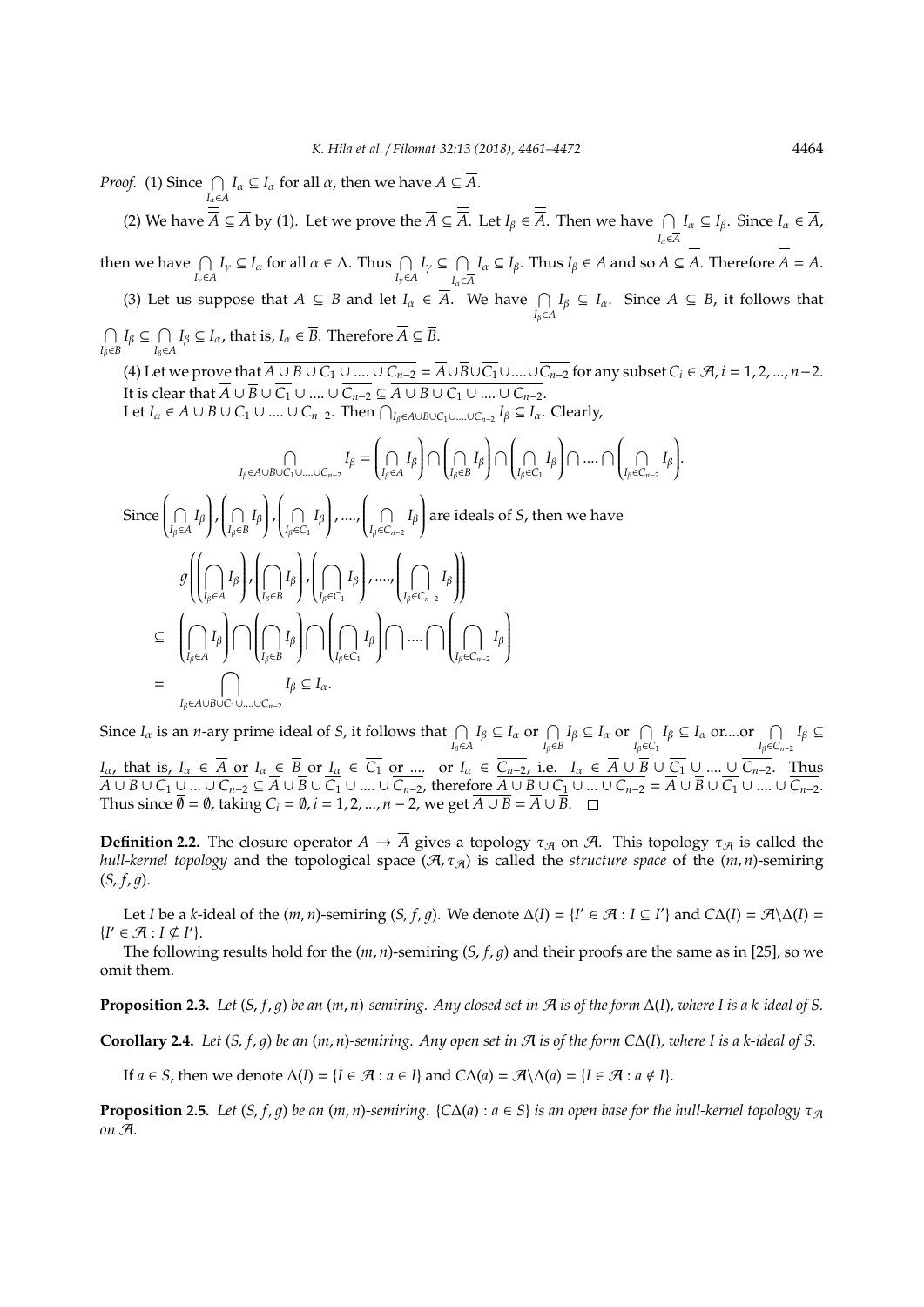**Theorem 2.6.** *The structure*  $(A, \tau_A)$  *on the*  $(m, n)$ *-semiring*  $(S, f, q)$  *is a*  $T_0$ *-space.* 

**Theorem 2.7.** *The structure*  $(A, \tau_A)$  *on the*  $(m, n)$ *-semiring*  $(S, f, q)$  *is a*  $T_1$ *-space if and only if no element of*  $A$  *is contained in any other element of* A*.*

**Corollary 2.8.** Let M be the set of all maximal k-ideals of an  $(m, n)$ -semirings  $(S, f, q)$  with q-identity. Then  $(M, \tau_M)$ *is a T*<sub>1</sub>-space, where  $\tau_M$  *is the induced topology on* M *from* ( $\mathcal{A}, \tau_{\mathcal{A}}$ ).

**Theorem 2.9.** Let  $(S, f, g)$  be an  $(m, n)$ -semiring.  $(A, \tau_A)$  is a Hausdorf space if and only if for any two distinct pair *of elements I, J of A, there exist a, b*  $\in$  *S such that a*  $\notin$  *I, b*  $\notin$  *J and there does not exist any element K of A such that*  $a \notin K$  and  $b \notin K$ .

**Corollary 2.10.** *Let*  $(S, f, g)$  *be an*  $(m, n)$ -semiring. *If*  $(\mathcal{A}, \tau_{\mathcal{A}})$  *is a Hausdorf space, then no n-ary prime k-ideal contains any other n-ary prime k-ideal. If*  $(A, \tau_A)$  *contains more than one element, then there exist a, b*  $\in$  *S such that*  $\mathcal{A} = C\Delta a \cup C\Delta(b) \cup \Delta(I)$ , where I is the k-ideal generated by a, b.

**Theorem 2.11.** Let  $(S, f, q)$  be an  $(m, n)$ -semiring.  $(\mathcal{A}, \tau_{\mathcal{A}})$  is a regular space if and only if for any  $I \in \mathcal{A}$  and  $a \notin I$ , *a* ∈ *S*, *there exist a k-ideal J* of *S* and *b* ∈ *S* such that *I* ∈  $CA(b) ⊆ \Delta(I) ⊆ CA(a)$ .

**Theorem 2.12.** Let  $(S, f, q)$  be an  $(m, n)$ -semiring.  $(\mathcal{A}, \tau_{\mathcal{A}})$  is a compact space if and only if for any collection  $\{a_{\alpha}\}_{\alpha \in \Lambda}$ *of S there exists a finite subcollection {* $a_i$  *:*  $i=1,2,...,n$ *} <i>in S such that for any*  $I\in \mathcal{A}$ *, there exists*  $a_i$  *such that*  $a_i\notin I$ *.* 

**Corollary 2.13.** *Let*  $(S, f, g)$  *be an*  $(m, n)$ *-semiring. If S is finitely generated, then*  $(\mathcal{A}, \tau_{\mathcal{A}})$  *is a compact space.* 

An (*m*, *n*)-semiring (*S*, *f*, 1) is called a *k-Noetherian* (*m*, *n*)*-semiring* if it satisfies the ascending chain condition on *k*-ideals of *S* i.e. if  $I_1 \subseteq I_2 \subseteq ... \subseteq I_t \subseteq ...$  is an ascending chain of *k*-ideals of *S*, then there exists a positive integer *s* such that  $I_t = I_s$ , for all  $t \geq s$ .

**Theorem 2.14.** *Let*  $(S, f, g)$  *be an*  $(m, n)$ *-semiring. If S* is k-Notherian, then  $(\mathcal{A}, \tau_{\mathcal{A}})$  *is countably compact.* 

**Corollary 2.15.** *Let*  $(S, f, g)$  *be an*  $(m, n)$ *-semiring. If* S is k-Notherian and  $(\mathcal{A}, \tau_{\mathcal{A}})$  is second countable, then  $(\mathcal{A}, \tau_{\mathcal{A}})$ *is comapct.*

## **3. Structure Space of** *n***-ary Prime Full** *k***-Ideals**

In this section, we introduce and study the notion of the structure space of  $(m, n)$ -semirings  $(S, f, q)$ formed by the class of *n*-ary prime full *k*-ideals. Let C be the collection of all *n*-ary prime full *k*-ideals of the  $(m, n)$ -semirings (*S*, *f*, *g*). Then we see that *C* is a subset of A and hence (*C*,  $\tau$ *c*) is a topological space, where  $\tau_C$  is a subspace topology.

Now we have the following results :

**Theorem 3.1.** *Let*  $(S, f, g)$  *be an*  $(m, n)$ *-semiring. Then*  $(C, \tau_C)$  *is a compact space if*  $E^+(S) \neq \{0\}$ *.* 

*Proof.* Let  $\{\Delta(I_i): i \in \Lambda\}$  be any collection of closed sets in C with finite intersection property. Let *I* be the proper *n*-ary prime *k*-ideal which is also full *k*-ideal generated by *E* + (*S*). Since any *n*-ary prime full *k*-ideal  $\overline{J}$  of *S* contains  $E^+(S)$ , then  $\overline{J}$  contains  $\overline{I}$ . Hence  $\overline{I} \in \bigcap$  $\bigcap_{i\in\Lambda}\Delta(I_i) \neq \emptyset$ . Consequently,  $(C, \tau_C)$  is compact.

Similarly, we can prove that  $(C, \tau_C)$  is a connected space if  $E^+(S) \neq \{0\}$ .

**Remark 3.2.** Let  $\{I_\alpha\}$  be a collection of *n*-ary prime *k*-ideals of an  $(m, n)$ -semirings  $(S, f, g)$ . Then  $\bigcap I_\alpha$  is a *k*-ideal of *S* but it may not be a *n*-ary prime *k*-ideal of *S*, in general.

But in particular, we have :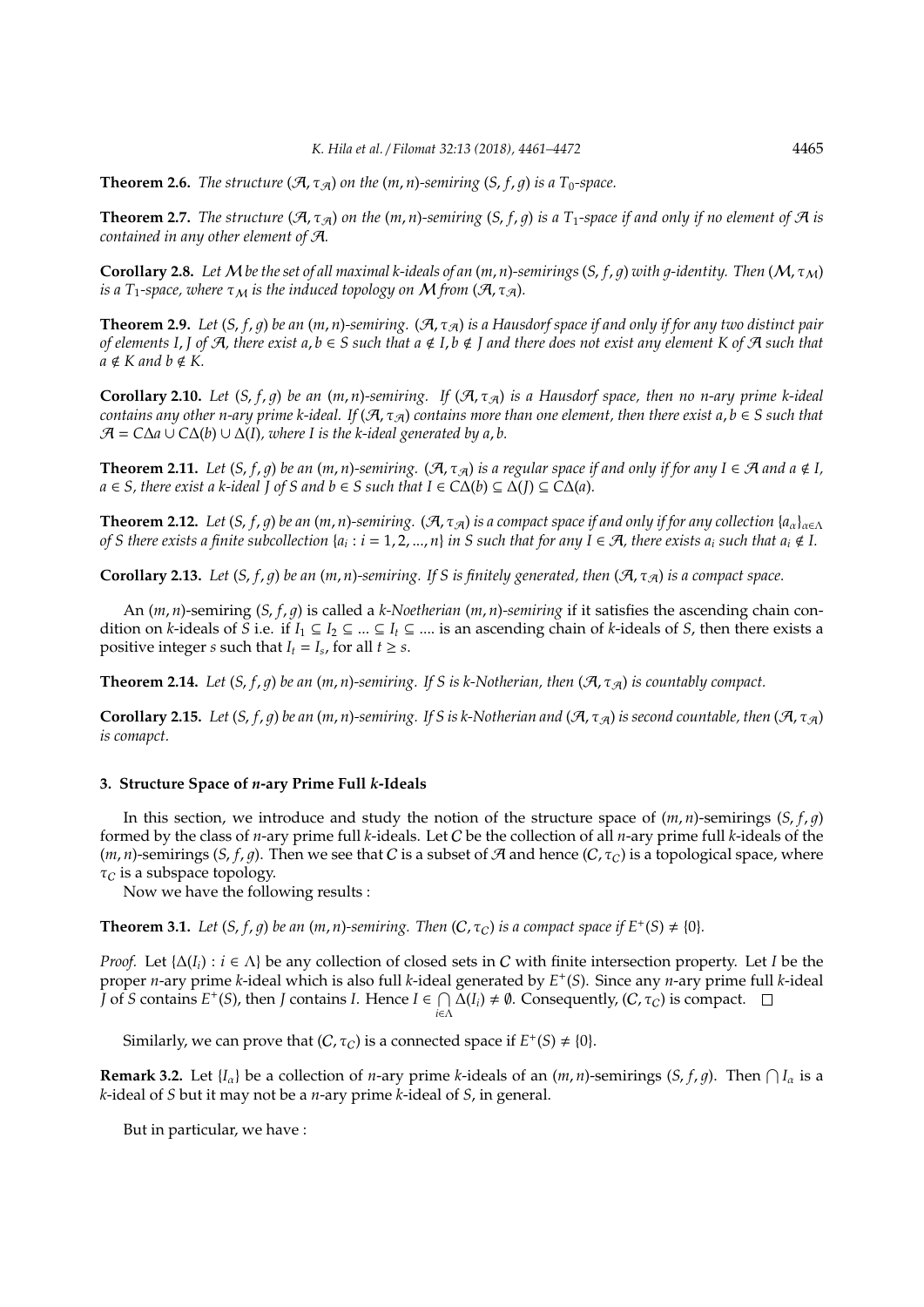**Proposition 3.3.** Let  $(S, f, q)$  be an  $(m, n)$ -semiring and  $\{I_\alpha\}$  be a collection of n-ary prime k-ideals of S such that  $\{I_\alpha\}$ forms a chain. Then  $\bigcap I_\alpha$  is a n-ary prime k-ideal of S.

We give the following definition in the structure space  $(\mathcal{A}, \tau_{\mathcal{A}})$ .

**Definition 3.4.** Let  $(S, f, g)$  be an  $(m, n)$ -semiring. The structure space  $(\mathcal{A}, \tau_{\mathcal{A}})$  of *S* is called *irreducible* if for any decomposition  $\mathcal{A} = \mathcal{A}_1 \cup \mathcal{A}_2 \cup ... \cup \mathcal{A}_n$ , where  $\mathcal{A}_1$ ,  $\mathcal{A}_2$ , ...,  $\mathcal{A}_n$  are closed subsets of  $\mathcal{A}$ , we have either  $\mathcal{A} = \mathcal{A}_1$  or  $\mathcal{A} = \mathcal{A}_2$  or ... or  $\mathcal{A} = \mathcal{A}_n$ .

Now we have the following result :

**Theorem 3.5.** *Let*  $(S, f, g)$  *be an*  $(m, n)$ *-semiring having a collection of n-ary prime k-ideals*  $\{I_\alpha\}$  *and* A *be a closed* subset of A. Then A is irreducible if and only if  $\bigcap$ *I*α∈*A I*<sup>α</sup> *is a n-ary prime k-ideal of S.*

*Proof.* Let *A* be irreducible. Let  $P_1, P_2, ..., P_n$  be *n k*-ideals of *S* such that  $g(P_1, ..., P_n) \subseteq \bigcap$ *I*α∈*A I*α. Then  $g(P_1, ..., P_n) \subseteq I_\alpha$  for all  $\alpha$ . Since  $I_\alpha$  is *n*-ary prime, we have  $P_1 \subseteq I_\alpha$  or ... or  $P_n \subseteq I_\alpha$  which implies for  $I_\alpha \in A$ ,  $I_{\alpha} \in \{\overline{P_1}\}\$  or .... or  $I_{\alpha} \in \{\overline{P_n}\}\$ . Hence  $A = (A \cap \overline{P_1}) \cup ... \cup (A \cap \overline{P_n})$ . Since A is irreducible and  $(A \cap \overline{P_1})$ , ....,  $(A \cap \overline{P_n})$ are closed, it follows that  $A = A \cap \overline{P_1}$  or ... or  $A = A \cap \overline{P_n}$  and hence  $A \subseteq \overline{P_1}$  or ... or  $A \subseteq \overline{P_n}$ . This implies that  $P_1 \subseteq \bigcap$ *I*α∈*A I*<sup>α</sup> or .... or  $P_n \subseteq \bigcap$ *I*α∈*A I*<sub>α</sub>. Consequently,  $\bigcap$ *I*α∈*A I*<sup>α</sup> is a *n*-ary prime *k*-ideal of *S*.

Conversely, let us suppose that  $\bigcap$ *I*α∈*A I*<sub>α</sub> be a *n*-ary prime *k*-ideal of *S*. Let  $A = A_1 \cup ... \cup A_n$ , where  $A_1$ , ...,  $A_n$ are closed subsets of A. Then  $\bigcap$ *I*α∈*A*  $I_\alpha \subseteq \bigcap$ *I*α∈*A*<sup>1</sup>  $I_{\alpha}$ , ...,  $\bigcap$ *I*α∈*A*  $I_\alpha \subseteq \bigcap$ *I*α∈*A<sup>n</sup> I*α. We have

$$
\bigcap_{I_{\alpha}\in A} I_{\alpha} = \bigcap_{I_{\alpha}\in A_1\cup...\cup A_n} I_{\alpha} = \left(\bigcap_{I_{\alpha}\in A_1} I_{\alpha}\right) \cap ... \cap \left(\bigcap_{I_{\alpha}\in A_n} I_{\alpha}\right).
$$

Also we have

$$
g\left(\left(\bigcap_{I_{\alpha}\in A_{1}}I_{\alpha}\right),\ldots,\left(\bigcap_{I_{\alpha}\in A_{n}}I_{\alpha}\right)\right) \subseteq \left(\bigcap_{I_{\alpha}\in A_{1}}I_{\alpha}\right) \cap \ldots \cap \left(\bigcap_{I_{\alpha}\in A_{n}}I_{\alpha}\right).
$$

Since  $\bigcap$ *I*α∈*A*  $I_\alpha$  is *n*-ary prime and  $\Big(\bigcap$  $\bigcap_{I_{\alpha}\in A_1} I_{\alpha}$ ∩ )∩…∩  $\bigcap_{I_{\alpha}\in A_n} I_{\alpha}$ !  $= \bigcap$  $\bigcap_{I_{\alpha}\in A} I_{\alpha}$ , it follows that

$$
\bigcap_{I_{\alpha}\in A_{1}}I_{\alpha}\subseteq \bigcap_{I_{\alpha}\in A}I_{\alpha} \text{ or }\dots \text{ or }\bigcap_{I_{\alpha}\in A_{n}}I_{\alpha}\subseteq \bigcap_{I_{\alpha}\in A}I_{\alpha}.
$$

So we find that

$$
\bigcap_{I_{\alpha}\in A} I_{\alpha} = \bigcap_{I_{\alpha}\in A_1} I_{\alpha} \text{ or } \dots \text{ or } \bigcap_{I_{\alpha}\in A} I_{\alpha} = \bigcap_{I_{\alpha}\in A_n} I_{\alpha}.
$$

Let *I*<sub>*B*</sub>  $\in$  *A*. Then we have

$$
\bigcap_{I_{\alpha}\in A_1}I_{\alpha}\subseteq I_{\beta}\text{ or }\dots \text{ or }\bigcap_{I_{\alpha}\in A_n}I_{\alpha}\subseteq I_{\beta}.
$$

Since  $A_1, ..., A_n \subseteq A$ , so  $I_\alpha \subseteq I_\beta$  for all  $I_\alpha \in A_1$  or ... or  $I_\alpha \subseteq I_\beta$  for all  $I_\alpha \in A_n$ . Thus  $I_\beta \in \overline{A_1} = A_1$  or ... or  $I_\beta \in \overline{A_n} = A_n$ , since  $A_1$ , ...,  $A_n$  are closed. So we find that  $A = A_1$  or ... or  $A = A_n$ .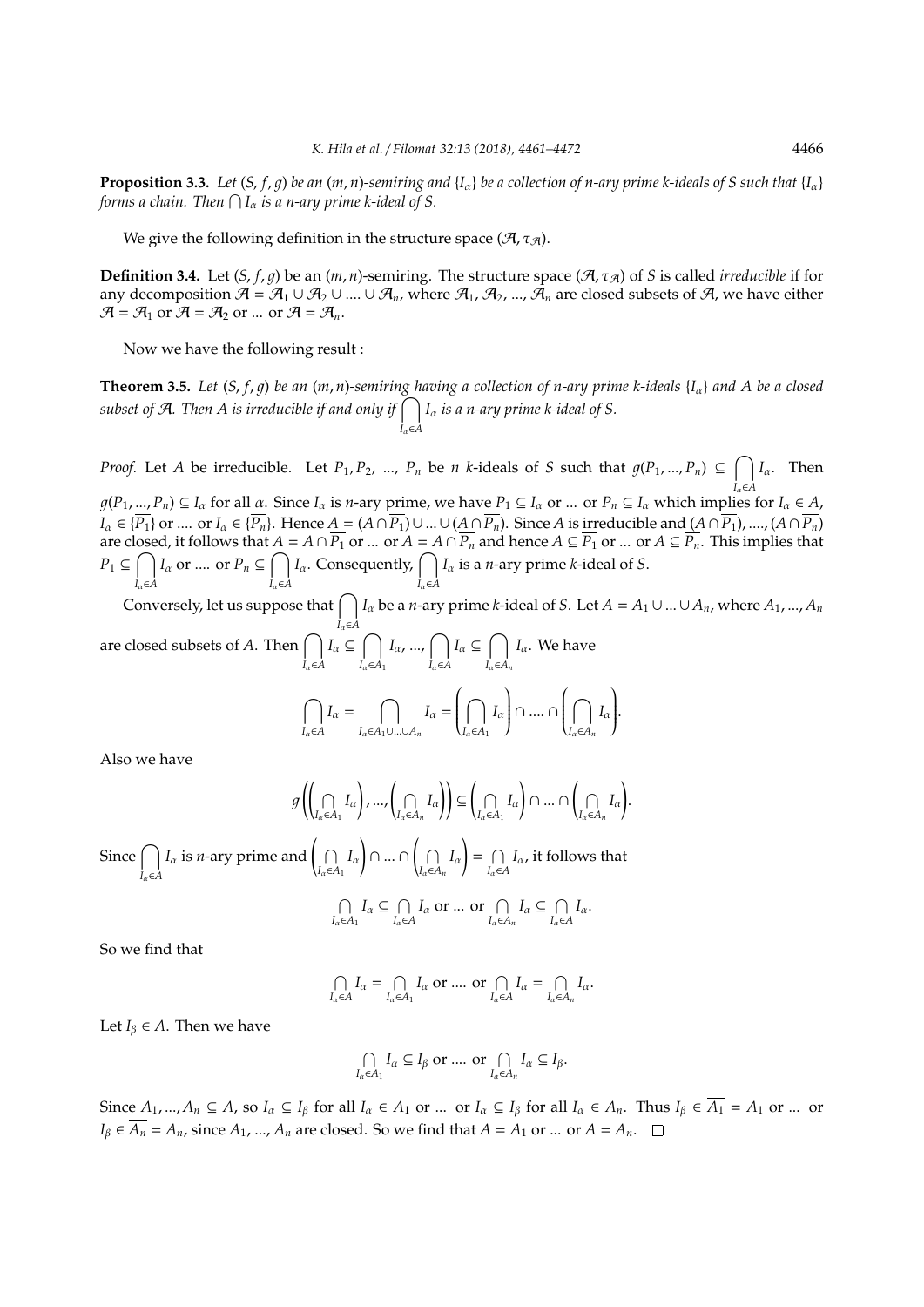#### **4. Structure Space of Maximal Ideals**

In this section, the structure space of all maximal ideals of an  $(m, n)$ -semirings  $(S, f, g)$  with  $g$ -identity  $e$ is considered and studied.

**Example 4.1.** Let *S* denote the (2, 3)-semiring of positive even integers with the usual addition and ternary multiplication. If  $M = \{x \in S : x > 2\}$ , then  $M$  is maximal ideal in  $S$ .

Let M be the set of all maximal ideals in an  $(m, n)$ -semirings  $(S, f, g)$ . We shall define two topologies on *M*. For every *x* ∈ *S*, we denote by  $\Delta$ <sub>*x*</sub> the set of all maximal ideals containing *x* and by  $\Omega$ <sub>*x*</sub> the set *M* −  $\Delta$ <sub>*x*</sub>, i.e. the set of all maximal ideals not containing *x*. Let *I* be an ideal of *S*, we denote by ∆*<sup>I</sup>* the set of all maximal ideals containing *I*.

We choose the family  $\{\Delta_x : x \in S\}$  as a subbase for open sets of M. We shall refer to the resulting topology on M as ∆-topology (in symbol, ∆M). Similarly, we shall take the family {Ω*<sup>x</sup>* : *x* ∈ *S*} as a subbase for open sets of  $M$  (in symbol,  $\Omega_M$ ).

**Theorem 4.2.** *The topological space* ( $M$ ,  $\Delta_M$ ) *is a T*<sub>2</sub>-space.

*Proof.* Let  $M_1, ..., M_s$ , where  $s = k(m-1) + 1, k = 1, 2, ...,$  be distinct elements of M. Then we have  $f(M_1,...,M_s) = S$ . Therefore there are  $a_1,...,a_s$  such that  $e = f(a_1,...,a_s)$  and  $a_1 \in M_1,...,a_s \in M_s$ , so we have  $\Delta_{a_1} \ni M_1, ..., \Delta_{a_s} \ni M_s$  and  $\Delta_{a_1} \cap ... \cap \Delta_{a_s} = \emptyset$ .  $\square$ 

**Theorem 4.3.** *The topological space* ( $M$ ,  $\Omega$ <sub>*M*</sub>) *is a T*<sub>1</sub>-space.

*Proof.* Let  $M_1$  be an element of  $M$ , and  $M_1 \neq M_2 \in M$ , then there is an element *a* such that  $a \in M_2$  and  $a \notin M_1$ . Therefore  $M_2 \notin \Omega_a$  and  $M_2 \notin \cap$  $\bigcap_{x \notin M_1} \Omega_x$ . This implies  $M_1 = \bigcap_{x \notin M_1}$  $\bigcap_{x \notin M_1} \Omega_x.$ 

**Theorem 4.4.** *The closed sets for*  $(M, \Omega_M)$  *are expressed by sets*  $\Delta_I$ *, where I is an ideal of S.* 

*Proof.* Let *I* be an ideal of *S* and {*a*λ} a generator of *I*, then we have

$$
\Delta_I=\bigcap_{\lambda}\Delta_{a_\lambda}.
$$

Therefore, the closed sets for the topological space  $(M, \Omega_M)$  have the form  $\Delta_{I_1} \cup \Delta_{I_2} \cup ... \cup \Delta_{I_s}$ , where  $I_i$  are ideals of *S* and *s* =  $k(m − 1) + 1, k = 1, 2, ...$ 

Let 
$$
I = \bigcap_{i=1}^{s} I_i
$$
, if  $M \in \Delta_{I_i}$  for some  $i$ , then  $M \supset I_i$  and  $M \supset I$ . This implies  $\Delta_I \supset M$  and we have  $\bigcup_{i=1}^{s} \Delta_{I_i} \subset \Delta_I$ .

Let us suppose that there is a maximal ideal *M* such that  $M \in \Delta I - \bigcup_{i=1}^{s}$  $\bigcup_{i=1}^{s} \Delta_{I_i}$ , then *M* ∈  $\Delta_I$  and *M* ∉  $\bigcup_{i=1}^{s}$  $\bigcup_{i=1} \Delta_{I_i}$ . Hence  $M \supset I$  and  $M$  does not contain every  $I_i$  ( $i = 1, 2, ..., s$ ). Therefore, since  $M$  is a maximal ideal, there are elements  $a_i \in I_i$  and  $b_i \in M$  such that

$$
e = f(g(a_1, a_2, ..., a_s), b_1, ..., b_{s-1})
$$

where  $f(b_1,...,b_s) \in M$  and  $g(a_1,a_2,...,a_s) \in I$ . This implies  $f(I,M,...,M) = S$ . Hence, by  $I \subset M$ , we have *M* = *S*, which is a contradiction. Thus we have:

$$
\bigcup_{i=1}^s \Delta_{I_i} = \Delta_I
$$

and this completes the proof.  $\square$ 

By Theorem 4.4, we prove the following result.

## **Theorem 4.5.** *The space* ( $M$ ,  $\Omega$ <sub>*M*</sub>) *is a compact*  $T_1$ *-space.*

*Proof.* Let  $\{\Delta_{I_A}\}$  be a family of closed sets in  $(M, \Omega_M)$  with the finite intersection property, where  $I_A$  are ideals in *S*. Therefore, any finite family of *I*<sup>λ</sup> does not contain the (*m*, *n*)-semiring *S*. Hence the ideal *I* generated by  $\{I_\lambda\}$  does not contain the g-identity e of *S*. This shows that *I* is contained in a maximal ideal *M*. Hence  $\check{M} \in \bigcap$  $\bigcap_{\lambda}\Delta_{I_{\lambda}}$ . Therefore, since  $\bigcap_{\lambda}\Delta_{I_{\lambda}}$  is non-empty,  $(\mathcal{M}, \Omega_{\mathcal{M}})$  is a compact space.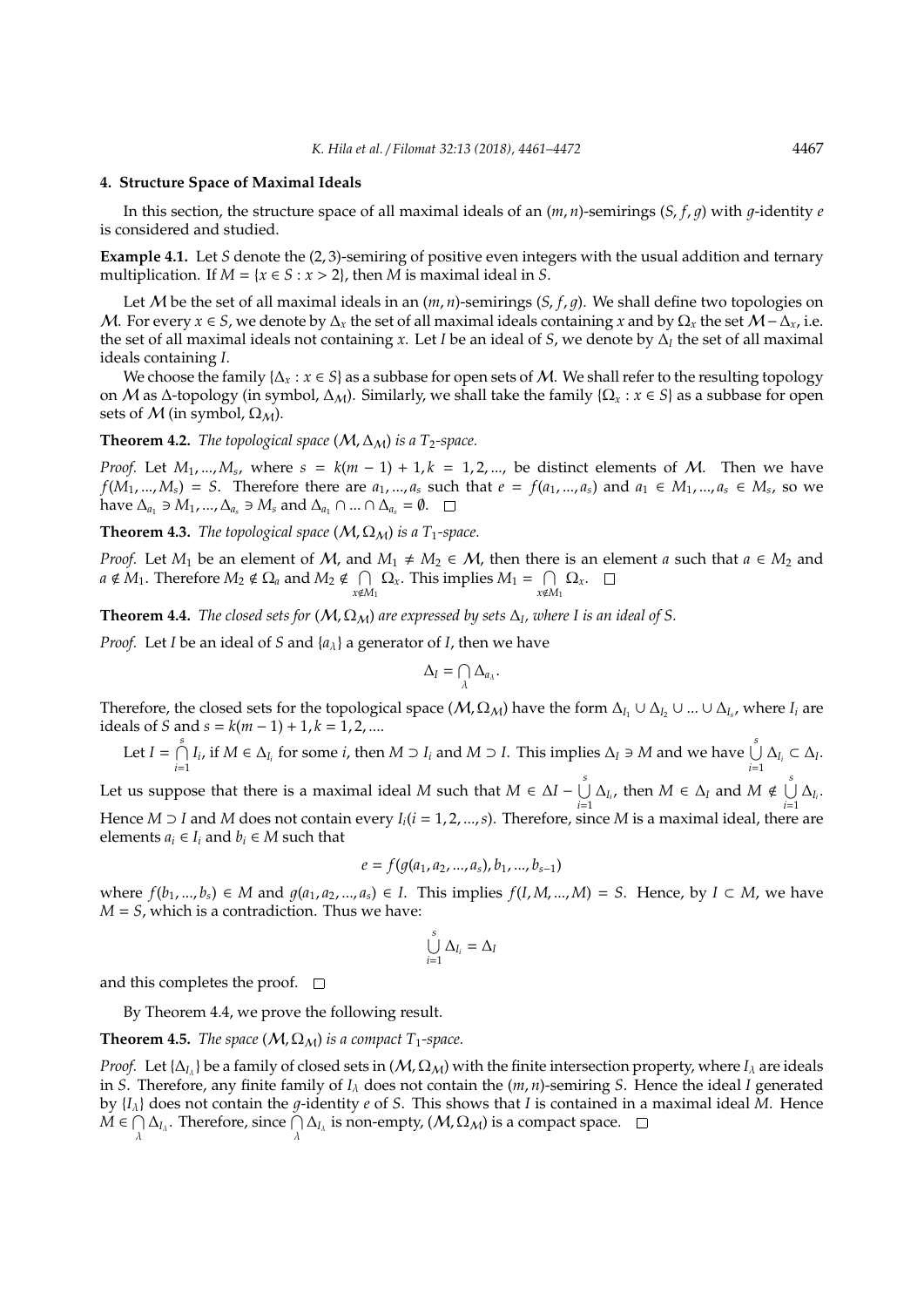#### **5. Structure Space of** *n***-ary Prime Ideals**

In this section, the structure space B of all *n*-ary prime ideals of an  $(m, n)$ -semiring  $(S, f, q)$  with  $q$ -identity *e* is considered and the relation of B and the structure space M of all maximal ideals of *S* is investigated. Throughout the section, *S* will denote a commutative  $(m, n)$ -semiring with  $q$ -identity element  $e$ .

An ideal P of S is n-ary prime if and only if for  $a_1, ..., a_n \in S$ ,  $q(a_1, ..., a_n) \in P$  implies  $a_1 \in P$  or ... or  $a_n \in P$ . Since *S* has a *g*-identity *e*, any maximal ideal is *n*-ary prime, therefore  $B \supseteq M$ . We notice here that a maximal ideal in a commutative  $(m, n)$ -semiring without a  $q$ -identity may not be *n*-ary prime. In Example 4.1, the ideal *M* is maximal but it is not 3-ary prime since  $2 \notin M$  and  $2 \cdot 2 \cdot 2 \in M$ .

To introduce a topology  $\tau_B$  on B, we shall take  $\tau_x = \{P : x \notin P, P \in \mathcal{B}\}\$  for every  $x \in S$  as an open base of  $\mathcal{B}$ .

Now we have the following result:

**Theorem 5.1.** *Let* U *be a subset of* B*. Then*

$$
\overline{\mathcal{U}} = \{P' \in \mathcal{B} : \bigcap_{P \in \mathcal{U}} P \subset P'\},\
$$

*where*  $\overline{\mathcal{U}}$  *is the closure of*  $\mathcal{U}$  *w.r.t. the topology*  $\tau$ *.* 

*Proof.* Let  $P' \in \{P' \in \mathcal{B} : \bigcap P \subset P'\}$  and let  $\tau_x$  be a neighbourhood of  $P'$ . Then  $x \notin P'$ , and hence  $x \notin \bigcap P$ . *P*∈U *P*∈U Therefore, there is a *n*-ary prime ideal  $P \in U$  such that  $x \notin P$  and  $P \in \tau_x$ . This shows that  $P \in \overline{U}$ . Thus we have proved that  $\{P' \in \mathcal{B} : \bigcap$  $\bigcap_{P \in \mathcal{U}} P \subset P' \} \subseteq \overline{\mathcal{U}}.$ 

If a *n*-ary prime ideal  $P'$  is not in { $P' \in \mathcal{B}$  :  $\bigcap$  $\bigcap_{P \in \mathcal{U}} P \subset P'$ , then  $\bigcap_{P \in \mathcal{U}} P - P' \neq \emptyset$ . Hence, for  $x \in \bigcap_{P \in \mathcal{U}} P$  $\bigcap_{P \in \mathcal{U}} P - P'$ , we have  $x \in P$  for  $P \in U$  and  $x \notin P'$ . This shows  $P \notin \tau_x$  for  $P \in U$  and  $P' \in \tau_x$ . Therefore  $\tau_x \cap U = \emptyset$  and hence  $P' \notin \overline{U}$ . This completes the proof.

A similar argument for  $M$  relative to  $\Omega$ -topology implies the following result :

**Theorem 5.2.** *Let* U *be a subset of* M*. Then*

$$
\overline{\mathcal{U}} = \{M' \in \mathcal{M} : \bigcap_{M \in \mathcal{U}} M \subset M'\},\
$$

*where*  $\overline{\mathcal{U}}$  *is the closure of*  $\mathcal{U}$  *w.r.t. the topology*  $\Omega_M$ *.* 

In a similar way to the proof of Theorem 2.1, we can prove the following result.

**Theorem 5.3.** *The closure operator*  $\mathcal{U} \rightarrow \overline{\mathcal{U}}$  *of*  $\mathcal{B}$  *satisfies the following relations:* 

1.  $\mathcal{U} \subseteq \overline{\mathcal{U}}$ . 2.  $\overline{\overline{u}} = \overline{u}$ . 3.  $\overline{\mathcal{U}\cup\mathcal{B}} = \overline{\mathcal{U}}\cup\overline{\mathcal{B}}$ 

*Proof.* We shall prove only the last relation (3). Let  $\mathcal{V}_1$ , ...,  $\mathcal{V}_{n-2}$  ∈  $\mathcal{B}$ . By Theorem 5.1,  $\mathcal{U}, \mathcal{V}_1$ , ...,  $\mathcal{V}_{n-2}$  ⊆  $\mathcal{B}$ implies  $\overline{\mathcal{U}} \subseteq \overline{\mathcal{B}}, \overline{\mathcal{V}_1} \subseteq \overline{\mathcal{B}}, ..., \overline{\mathcal{V}_{n-2}} \subseteq \overline{\mathcal{B}}$  and hence  $\overline{\mathcal{U}} \cup \overline{\mathcal{V}_1} \cup ... \cup \overline{\mathcal{V}_{n-2}} \cup \overline{\mathcal{B}} \subseteq \overline{\mathcal{U} \cup \mathcal{V}_1 \cup ... \cup \mathcal{V}_{n-2} \cup \mathcal{B}}$ . Let  $P \notin \overline{\mathcal{U}} \cup \overline{\mathcal{V}_1} \cup ... \cup \overline{\mathcal{V}_{n-2}} \cup \overline{\mathcal{B}}$ . Then  $P \notin \overline{\mathcal{U}}$ ,  $P \notin \overline{\mathcal{V}_1}$ , …,  $P \notin \overline{\mathcal{V}_{n-2}}$  and  $P \notin \overline{\mathcal{B}}$ . Hence  $P \not\supseteq \ \cap$  $\bigcap_{P' \in \mathcal{U}} P' = P_{\mathcal{U}}$  $P \not\supset \cap$  $P' \in V_1$  $P' = P_{V_1}, ..., P \not\supset \bigcap$ *P*<sup> $\epsilon$ </sup><sup>∈</sup> $V$ <sub>*n*−2</sub> *P*<sup> $\prime$ </sup> = *P*<sub> $\gamma$ <sub>*n*−2</sub> and *P* ⊅  $\cap$ </sub>  $\bigcap_{P' \in \mathcal{B}} P' = P_{\mathcal{B}}$ . The sets *P*<sub>U</sub>, *P*<sub>·</sub> *P*<sub>V<sub>1</sub></sub>, ...,*P*<sub>·</sub> *V*<sub>*n*-2</sub> and *P*<sub>B</sub> are ideals. If  $g(P_{\mathcal{U}}, P_{\mathcal{V}_1}, ..., P_{\mathcal{V}_{n-2}}, P_{\mathcal{B}}) \subset P$ , for any elements  $a, b_1, ..., b_{n-2}, c$  such that  $a \in P_{\mathcal{U}} - P, b_i \in P_{\mathcal{V}_i} - P(i = 1, 2, \dots, n-2)$ 1, 2, ...,  $n-2$ ),  $c \in P_B - P$ , we have  $g(a, b_1^{n-2}, c) \in P$  and since P is a *n*-ary prime ideal,  $a \in P$  or  $b_1 \in P$  or ... or *b*<sub>n−2</sub> ∈ *P* or *c* ∈ *P*, which is a contradiction. Therefore, *P* ⊅  $g(P_{\mathcal{U}}, P_{\mathcal{V}_1},..., P_{\mathcal{V}_{n-2}}, P_{\mathcal{B}}) \supseteq P_{\mathcal{U}} \cap P_{\mathcal{V}_1} \cap ... \cap P_{\mathcal{V}_{n-2}} \cap P_{\mathcal{B}} =$ *P*U∪ $V_1$ ∪...∪ $V_{n-2}$ ∪ $g$ . Hence  $P \notin \overline{\mathcal{U} \cup \mathcal{V}_1 \cup ... \cup \mathcal{V}_{n-2} \cup \mathcal{B}}$ . So we find that  $P \in \overline{\mathcal{U} \cup \mathcal{V}_1 \cup ... \cup \mathcal{V}_{n-2} \cup \mathcal{B}}$  implies that  $P\in\overline{\mathcal{U}}\cup\overline{\mathcal{V}_{1}}\cup...\cup\overline{\mathcal{V}_{n-2}}\cup\overline{\mathcal{B}}$  i.e.  $\overline{\mathcal{U}}\cup\overline{\mathcal{V}_{1}}\cup...\cup\mathcal{V}_{n-2}\cup\overline{\mathcal{B}}\subseteq\overline{\mathcal{U}}\cup\overline{\mathcal{V}_{1}}\cup...\cup\overline{\mathcal{V}_{n-2}}\cup\overline{\mathcal{B}}$ . Since  $\overline{\emptyset}=\emptyset$ , taking  $V_i = \emptyset (i = 1, ..., n - 2)$ , we have  $\overline{U \cup B} = \overline{U} \cup \overline{B}$ .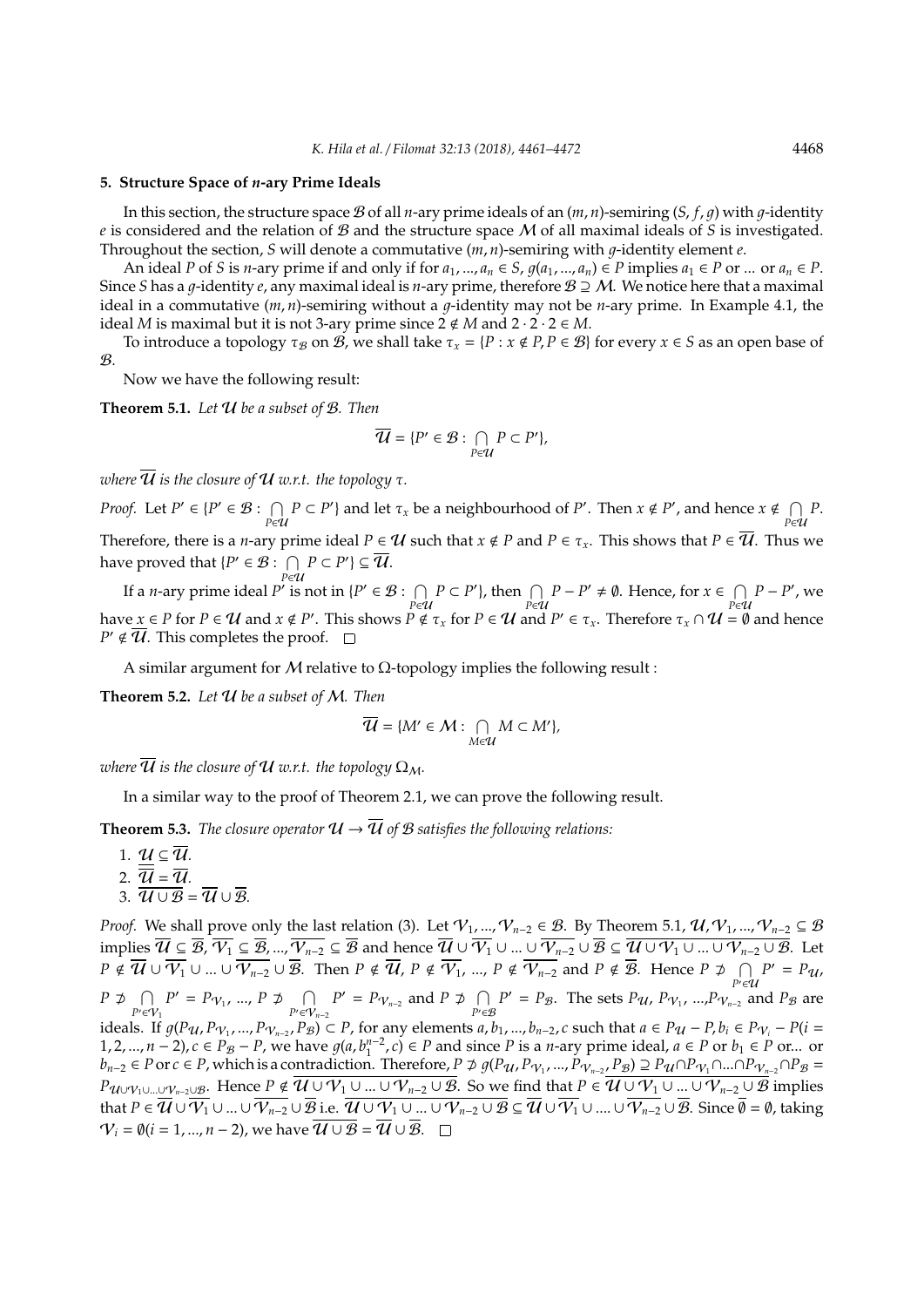**Theorem 5.4.** *The topological space*  $(B, \tau_B)$  *is a T<sub>0</sub>-space.* 

*Proof.* It is sufficient to prove that  $\overline{P_1} = \overline{P_2}$  implies  $P_1 = P_2$ . By  $P_2 \in \overline{P_1}$ , we find that  $P_2 \supset P_1$ . Similarly, *P*<sub>1</sub> ⊃ *P*<sub>2</sub> and we have *P*<sub>1</sub> = *P*<sub>2</sub>. □

**Theorem 5.5.** *The topological space*  $(B, \tau_B)$  *is a compact*  $T_1$ *-space.* 

*Proof.* Let  $\mathcal{U}_\lambda$  be a family of closed sets such that  $\bigcap_\lambda \mathcal{U}_\lambda = \emptyset$ . Then we have  $f(P_{\mathcal{U}_\lambda}) = S$ , where  $P_{\mathcal{U}_\lambda} = \bigcap_{P \in \mathcal{U}_\lambda}$ *P*∈U<sup>λ</sup> *P*. Indeed: Let us suppose that  $f(P_{\mathcal{U}_\lambda}) \neq S$ . Then there is a maximal ideal *M* containing  $f(P_{\mathcal{U}_\lambda})$ . Therefore *f*  $(P_{\mathcal{U}_{\lambda}}) \subset M$  for every  $\lambda$ . Hence  $\widetilde{M} \in \mathcal{U}_{\lambda}$  for every  $\lambda$ , and we have  $\bigcap_{\lambda} \mathcal{U}_{\lambda} \ni M$ , which is a contradiction.

By  $f(P_{\mathcal{U}_{\lambda}}) = S$ , we find that  $e = f(a_1^m)$ ,  $a_i \in P_{\mathcal{U}_{\lambda_i}}$ ,  $i = 1, 2, ..., m$ . Hence  $f(P_{\mathcal{U}_{\lambda_1}}, ..., P_{\mathcal{U}_{\lambda_m}}) = S$ . If  $\bigcap_{i=1}^m \mathcal{U}_{\lambda_i} \neq \emptyset$ , then for a *n*-ary prime ideal *P* of  $\bigcap_{i=1}^{m} \mathcal{U}_{\lambda_i}$ , we have  $P \supset P_{\mathcal{U}_{\lambda_i}}(i=1,2,...,m)$  and hence  $P \supset f(P_{\mathcal{U}_{\lambda_1}},...,P_{\mathcal{U}_{\lambda_m}})$ . Therefore we have  $\bigcap_{i=1}^{m} \mathcal{U}_{\lambda_i} = \emptyset$ .

By the B-*radical r*(B) of the (*m*, *n*)-semiring *S*, we mean the intersection of all prime ideals of *S*, that is,  $\bigcap$ *P*∈*B P*. By the *M-radical r*(*M*) of *S*, we mean the intersection of all maximal ideals of *S*, that is,  $\bigcap_{M \in \mathcal{M}} M$ . From  $M \subseteq \mathcal{B}$ , we have  $r(\mathcal{B}) \subseteq r(\mathcal{M})$ . In the following result we give a condition to be  $r(\mathcal{B}) = r(\mathcal{M})$ .

**Theorem 5.6.** *The subset*  $M$  *of*  $B$  *is dense in*  $B$ *, if and only if, r*( $B$ ) = *r*( $M$ )*.* 

*Proof.* Let  $\overline{M} = \mathcal{B}$  for the topology  $\tau$ . Then we have

$$
\{P:\bigcap_{M\in\mathcal{M}}M\subset P\}=\mathcal{B}.
$$

Hence

$$
r(\mathcal{M}) = \bigcap_{M \in \mathcal{M}} M \subseteq \bigcap_{P \in \mathcal{B}} P = r(\mathcal{B}).
$$

Since  $r(\mathcal{B}) \subseteq r(\mathcal{M})$ , therefore we have  $r(\mathcal{B}) = r(\mathcal{M})$ .

Conversely, if  $P \in \mathcal{B} - \overline{M}$ , then  $P \in \mathcal{B}$  and  $P \notin \overline{M}$ . Therefore, there is a neighbourhood  $\tau_x$  of P such that  $\tau_x \cap M = \emptyset$ . Hence  $r(\mathcal{B}) = \cap$ *P*∈*B* is a proper subset of  $\bigcap_{M \in \mathcal{M}} M$ . Therefore *r*(*B*)  $\neq r(\mathcal{M})$ , which completes the proof.  $\square$ 

**Definition 5.7.** The  $(m, n)$ -semiring  $(S, f, q)$  is said to be  $M$  – *semisimple*, if  $r(M)$  is the zero ideal (0).

From Theorem 5.6, we have the following result.

**Theorem 5.8.** If the  $(m, n)$ -semiring  $(S, f, q)$  is M-semisimple, then M is dense in B.

#### **6. Structure Space of Strongly Irreducible Ideals**

In this section, the structure space S of all strongly irreducible ideals of a commutative  $(m, n)$ -semiring  $(S, f, q)$  with *q*-identity *e* is investigated.

An ideal *I* of an  $(m, n)$ -semiring  $(S, f, g)$  is called *irreducible* if and only if  $A \cap B = I$  for two ideals  $A, B$ implies  $A = I$  or  $B = I$ . An ideal *I* of an  $(m, n)$ -semiring *S* is called *strongly irreducible*, if and only if  $A \cap B \subset I$ for any two ideals *A*, *B* implies *A* ⊂ *I* or *B* ⊂ *I*. From  $g(\begin{array}{c} (n-2) \\ S \end{array})$  ⊂ *A* ∩ *B* for any two ideals *A*, *B*, it follows that any *n*-ary prime ideals are strongly irreducible and any strongly irreducible ideals are irreducible.

Let S be the set of all strongly irreducible ideals of the (*m*, *n*)-semiring (*S*, *f*, 1). From the above, it is clear that  $M \subset B \subset S$ . To give a topology  $\sigma_S$  on S, we shall take  $\sigma_x = \{S' \in S : x \notin S'\}$  for every  $x \in S$  as an open base of S.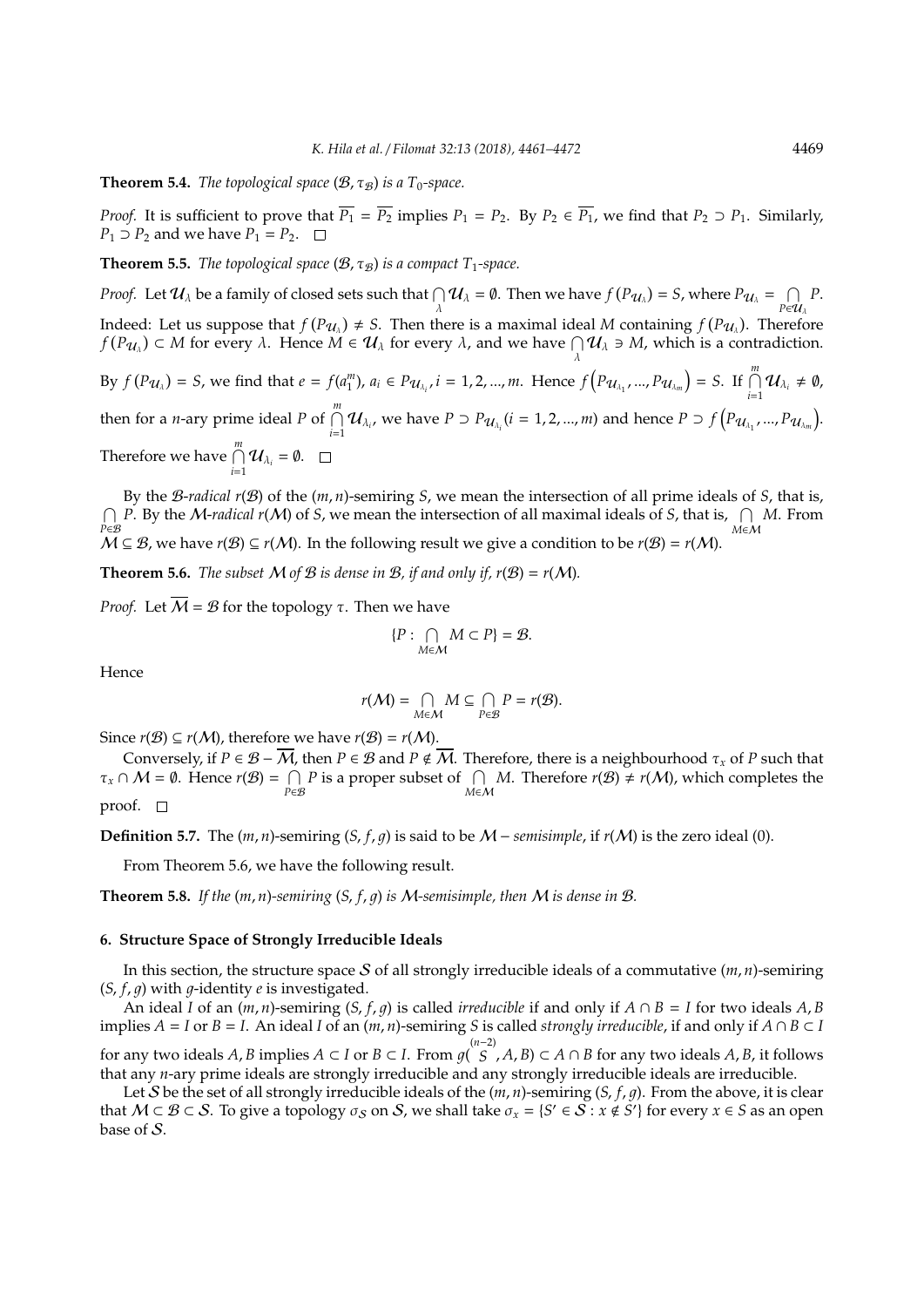**Theorem 6.1.** *Let* U *be a subset of* S*. Then we have*

$$
\overline{\mathcal{U}} = \{ S' \in \mathcal{S} : \bigcap_{I \in \mathcal{U}} I \subset S' \}
$$

*where*  $\overline{\mathcal{U}}$  *is the closure of*  $\mathcal{U}$  *w.r.t. the topology*  $\sigma_{\mathcal{S}}$ *.* 

*Proof.* Let  $S' \in \{S' \in S : \cap$ *I*<sub>I</sub><sup>*I*</sup> ⊂ *S*<sup> $'$ </sup>}. Let  $\sigma_x$  be an open base of *S*<sup> $'$ </sup>, then, by the definition of the topology  $\sigma_s$ ,  $x \notin S'$ . Hence, we have  $x \notin \bigcap$  $\bigcap$  *I*. It follows from this that there is a strongly irreducible ideal *I* of **U** such *I*∈**U** that  $x \notin I$ . Hence  $I \in \sigma_x$ . Therefore  $S' \in \overline{U}$  and  $\{S' \in \mathcal{S} : \bigcap I\}$  $\bigcap_{I \in \mathcal{U}} I \subset S'$ } ⊂  $\overline{\mathcal{U}}$ .

To prove that  $\{S' \in \mathcal{S} : \cap$ *I*<sub>∈</sub>U *I* ⊂ *S*'} ⊃  $\overline{u}$ , take a strongly irreducible ideal *S'* such that *S'* ∉ {*S'* ∈ *S* :  $\bigcap_{l \in \mathcal{U}}$  $\bigcap$ <sub>*I*∈U</sub> *I* ⊂ *S*<sup> $\prime$ </sup>). Then  $\bigcap_{I \in U} I - S' \neq \emptyset$ . For an element  $x \in \bigcap_{I \in U} I$  $\bigcap_{I \in \mathcal{U}} I - S'$ , we have  $x \in I$  ( $I \in \mathcal{U}$ ) and  $x \in S'$ . Hence  $S' \in \sigma_x$  and *I* ∉  $\sigma_x$  for all *I* of  $U$ . Therefore  $U \cap \sigma_x = \emptyset$  and then we have  $S' \notin \overline{U}$ . Hence  $\{S' \in \mathcal{S} : \ \bigcap$  $\bigcap_{I \in \mathcal{U}} I \subset S'$  ⊃  $\overline{\mathcal{U}}$ . This completes the proof.  $\square$ 

In a similar way to the proof of Theorem 5.3, we can easily prove the following result. The closure operator  $\mathcal{U} \rightarrow \overline{\mathcal{U}}$  of S satisfies the following relations :

1.  $\mathcal{U} \subseteq \overline{\mathcal{U}}$ . 2.  $\overline{\mathcal{U}} = \overline{\mathcal{U}}$ . 3.  $\overline{\mathcal{U}\cup\mathcal{B}} = \overline{\mathcal{U}}\cup\overline{\mathcal{B}}$ .

**Theorem 6.2.** *Let*  $(S, f, q)$  *be an*  $(m, n)$ *-semiring. The topological space*  $(S, \sigma_S)$  *is compact*  $T_0$ *-space.* 

*Proof.* To prove that S is a  $T_0$ -space, it is sufficient to verify that  $\overline{S_1} = \overline{S_2}$  implies  $S_1 = S_2$ . For this, we shall use the condition (1). Then  $S_2 \in \overline{S_1}$  and by the definition of closure operation, we have  $S_1 \subset S_2$ . Similarly we have *S*<sub>1</sub>  $\supset$  *S*<sub>2</sub> and *S*<sub>1</sub> = *S*<sub>2</sub>. Therefore we have proved that *S* is a *T*<sub>0</sub>-space.

We shall prove now that  $S$  is a compact space. Let  $\mathcal{U}_t$  be a family of closed sets with empty intersection. Let  $S_{\mathcal{U}_t} = \bigcap$ *S* <sup>0</sup>∈U*<sup>t</sup> S*<sup>*'*</sup>, such that  $f(S_{U_{t_1}},...,S_{U_{t_i}}) ≠ S$  where  $i = k(m-1) + 1, k = 1, 2, ....$  Then there is a maximal ideal *M* containing the ideal  $f(S_{\mathcal{U}_{t_1}},...,S_{\mathcal{U}_{t_i}})$ . Therefore we have  $S_{\mathcal{U}_t} \subset M$  for every *t*. By the definition of  $S_{\mathcal{U}_t}, M \in \mathcal{U}_t$  for every *t*. Hence  $M \in \bigcap$  $\bigcap\limits_t \mathcal{U}_t$ , which contradicts our hypothesis of  $\mathcal{U}_t$ . Therefore  $f(S_{\mathcal{U}_{t_1}},...,S_{\mathcal{U}_{t_i}})=S$ . So we find that  $e=f(a_1,...,a_i)$ ,  $a_i \in S_{\mathcal{U}_{t_i}}$ ,  $i=k(m-1)+1$ ,  $k=1,2,...$  Hence we have  $S = f(S_{\mathcal{U}_{t_1}}, ..., S_{\mathcal{U}_{t_i}})$ . If  $\bigcap_{i=1}^{j}$  $\bigcap_{i=1}^{j}$  **U**<sub>t<sub>*i*</sub> ≠ **0**, *j* = *k*(*m* − 1) + 1, *k* = 1, 2, ..., for every strongly irreducible ideal *S*<sup>*'*</sup> of  $\bigcap_{i=1}^{j}$ </sub>  $\bigcap_{i=1}^{\prime} \mathcal{U}_{t_i}$  $S' \supset S_{\mathcal{U}_{t_i}}, i = 1, 2, ..., j, j = k(m-1) + 1, k = 1, 2, ...$  and  $S' \supset f(S_{\mathcal{U}_{t_1}}, ..., S_{\mathcal{U}_{t_i}}), i = k(m-1) + 1, k = 1, 2, ...$  If  $\bigcap^j$  $\bigcap_{i=1}^{j} \mathcal{U}_{t_i} = S$ ,  $j = k(m-1) + 1$ ,  $k = 1, 2, ...$ , we can prove easily that S is a compact space. If  $\bigcap_{i=1}^{j}$  $\bigcap_{i=1}^{'} \mathcal{U}_{t_i}$  contains a proper strongly irreducible ideal *S'*, we have  $S' \supset f(S_{\mathcal{U}_{t_1}},...,S_{\mathcal{U}_{t_i}})$ ,  $i = k(m-1) + 1, k = 1, 2,...$  which is a contradiction to  $S = f(S_{\mathcal{U}_{t_1}}, ..., S_{\mathcal{U}_{t_i}})$ . Therefore  $\bigcap_{i=1}^j$  $\bigcap_{i=1}^{r} \mathcal{U}_{\mathcal{U}_{t_i}} = ∅, j = k(m-1) + 1, k = 1, 2, ....$  Hence *S* is a compact space. This completes the proof.  $\Box$ 

By the S − *radical r*(S) of an (*m*, *n*)-semiring (*S*, *f*, 1), we mean the intersection of all strongly irreducible ideals of it, i.e.,  $\bigcap_{S' \in \mathcal{S}} S'$ . From  $M \subset \mathcal{B} \subset \mathcal{S}$ , we have  $r(M) \supset r(\mathcal{B}) \supset r(\mathcal{S})$ .

**Theorem 6.3.** *The subset*  $\mathcal B$  *of*  $S$  *is dense in*  $S$ *, if and only if*  $r(\mathcal B) = r(S)$ *.*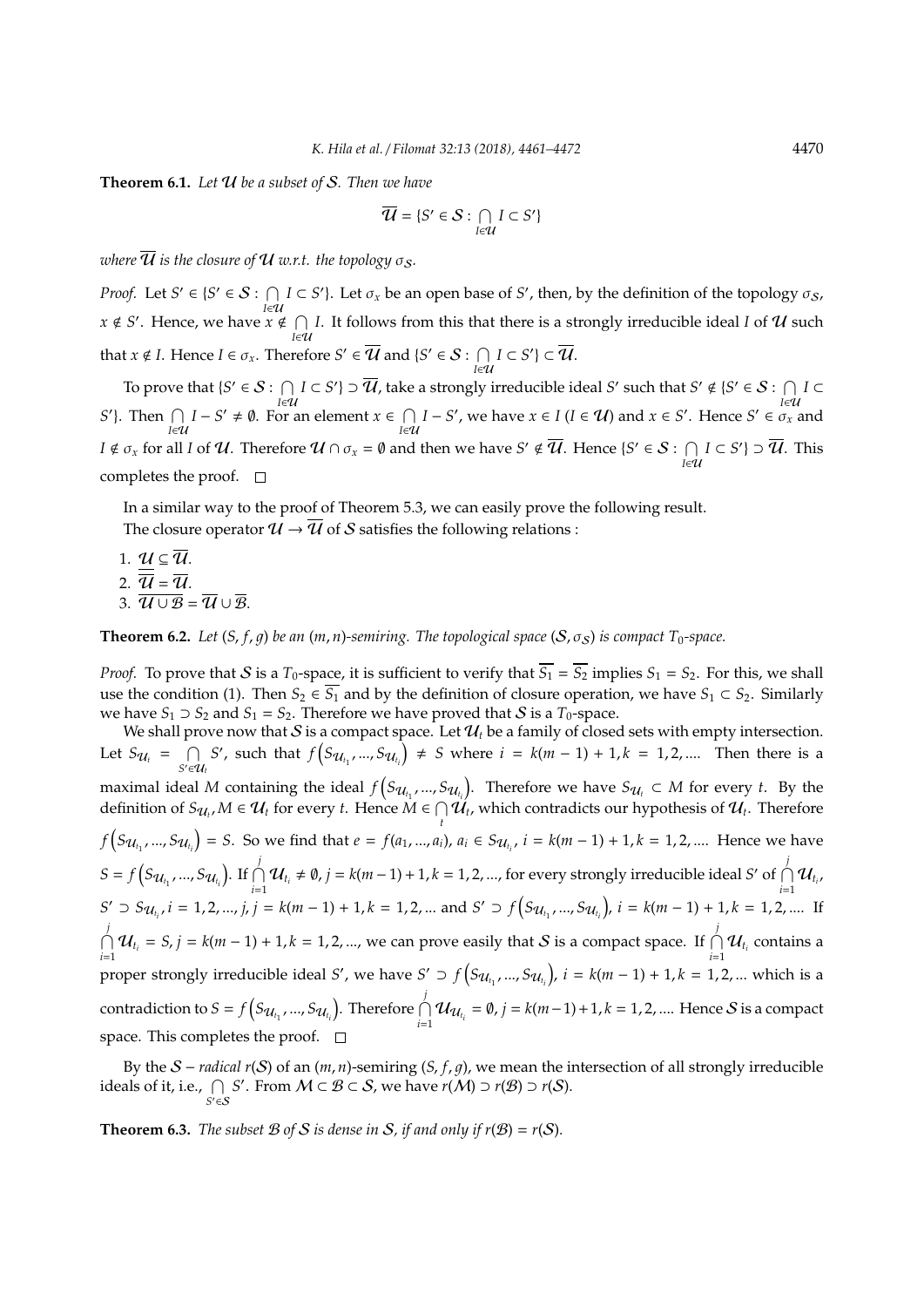*Proof.* Let  $\overline{B} = S$  for the topology  $\sigma_S$ , then we have

$$
\{S': \bigcap_{P\in\mathcal{B}} P\subset S'\}=\mathcal{S}.
$$

Hence, we have

$$
r(\mathcal{B}) = \bigcap_{P \in \mathcal{B}} P \subset \bigcap_{S' \in \mathcal{S}} S' = r(\mathcal{S}).
$$

On the other hand,  $r(B) \supset r(S)$ . This shows  $r(S) = r(B)$ .

Conversely, suppose that  $S - \overline{B} \neq \emptyset$ , then there is a strongly irreducible ideal *S'* such that  $S' \notin \overline{B}$  and  $S' \in S$ . Therefore there is a neighbourhood  $\sigma_x$  of *S'* which does not meet *B*. Hence  $r(S) = \bigcap_{S' \in S} S'$  is a proper

subset of  $\bigcap_{P \in \mathcal{B}} P$ , and we have  $r(S) \neq r(\mathcal{B})$ .

**Corollary 6.4.** *The subset*  $M$  *of*  $S$  *is dense in*  $S$ *, if and only if*  $r(M) = r(S)$ *.* 

**Corollary 6.5.** *Let* (*S*, *f*, 1) *be an* (*m*, *n*)*-semiring. If S is* M*-semisimple, then* M *and* B *are dense in* S*.*

## **Acknowledgment**

We would like to express our warmest thanks to the referees for their time to read the manuscript and their useful suggestions, and to the Section Editor of the journal Professor Ljubiša Kočinac for editing and communicating the paper.

## **References**

- [1] M.R. Adhikari, M.K. Das, Structure spaces of semirings, Bull. Cal. Math. Soc. 86 (1994) 313–317.
- [2] S.E. Alam, S. Rao, B. Davvaz, (*m*, *n*)-semirings and a generalized fault-tolerance algebra of systems, J. Appl. Math. vol. 2013, Article ID 482391, 10 pages.
- [3] A. Bialynicki-Birula, On the spaces of ideals of semirings, Fund. Math. 45 (1957) 247–253.
- [4] A. Cayley, On the theory of linear transformations, Camb. Math. J. 4:1 (1845) 193–209.
- [5] S. Chattopadhyay, S. Kar, On structure space of Γ-semigroups, Acta Univ. Palacki Olomuc., Fac. Rer. Nat. Math. 47 (2008) 37–46.
- [6] G. Crombez, G. Six, On topological *n*-groups, Abh. Math. Sem. Univ. Hamburg 41 (1974) 115–124.
- [7] G. Crombez, On (*n*, *m*)-rings, Abh. Math. Semin. Univ. Hamburg 37 (1972) 180–199.
- [8] G. Crombez, J. Timm, On (*n*, *m*)-quotient rings, Abh. Math. Semin. Univ. Hamburg 37 (1972) 200–203.
- [9] G. Čupona, On topological *n*-groups, Bull. Soc. Math. Phys. Maced. 22 (1971) 5-10.
- [10] W. Dörnte, Untersuchungen über einen verallgemeinerten Gruppenbegriff, Math. Z. 29 (1929) 1–19.
- [11] W.A. Dudek, On the divisibility theory in (*m*, *n*)-rings, Demonstratio Math. 14 (1981) 19–32.
- [12] W.A. Dudek, Autodistributive *n*-groups, Comment. Math. Annales Soc. Math. Polonae, Prace Matem. 23 (1983) 1–11.
- [13] W.A. Dudek, Idempotents in *n*-ary semigroups, Southeast Asian Bull. Math. 25 (2001) 97–104.
- [14] W.A. Dudek, V.V. Mukhin, On topological *n*-ary semigroups, Quasigroups Related Syst. 3 (1996) 73–88.
- [15] T.K. Dutta, S. Kar, On regular ternary semirings, Advances in Algebra, Proc. ICM Satellite Conf. Algebra Related Topics, World Scientific, New Jersey (2003) 343–355.
- [16] N. Endres, On topological *n*-groups and their corresponding groups, Discuss. Math. Algebra Stochastic Meth. 15 (1995) 163–169.
- [17] L. Gillman, Rings with Hausdorff structure space, Fund. Math. 45 (1957) 1–16.
- [18] K. Hila, S. Abdullah, On topological structure on semihypergroups, In: Proc. Intern. Conf. Topol. ICTA2011 (Islamabad, Pakistan, July 4–10, 2011). Cambridge Scientific Publishers (2012), pp. 221–229
- [19] K. Hila, I. Vardhami, K. Gjino, On the topological structures on Γ-semirings, Proc. First Annual Internat. Interdiscipl. Conf., April 24-26, 2013, Azores Islands, Portugal, Egalite(European Scientific Institute Publishing), Vol. 3, pp.17–30, June 2013, ISBN 978-608-4642-05-3.
- [20] L. Iancu, Free *R* − *n*-modules, Quasigroups Relat. Syst. 6 (1999) 13–22.
- [21] L. Iancu, On *n*-modules with chain conditions, Quasigroups Relat. Syst. 6 (1999) 23–42.
- [22] L. Iancu, M.S. Pop, Localization in semicommutative (*m*; *n*)-rings, Discuss. Math., Gen. Algebra Appl. 20 (2000) 233–253.
- [23] K. Iseki, Y. Miyanaga, Notes on topological spaces III. On space of maximal ideals of semiring, Proc. Japan Acad. 32 (1956) ´ 325–328.
- [24] K. Iséki, Notes on topological spaces V. On structure spaces of semiring, Proc. Japan Acad. 32 (1956) 426–429.
- [25] S. Kar, On structure space of ternary semirings, Southeast Asian Bull. Math. 31 (2007) 537–545.
- [26] S. Kar, Ideal theory in the ternary semiring  $\mathbb{Z}_{\mathbb{Q}}^{-}$ , Bull. Malays. Math. Sci. Soc. 34 (2011) 69–77.
- [27] M. Kapranov, I.M. Gelfand, A. Zelevinskii, Discriminants, resultants and multidimensional determinants, Birkhauser, Berlin ¨ (1994).

*S*